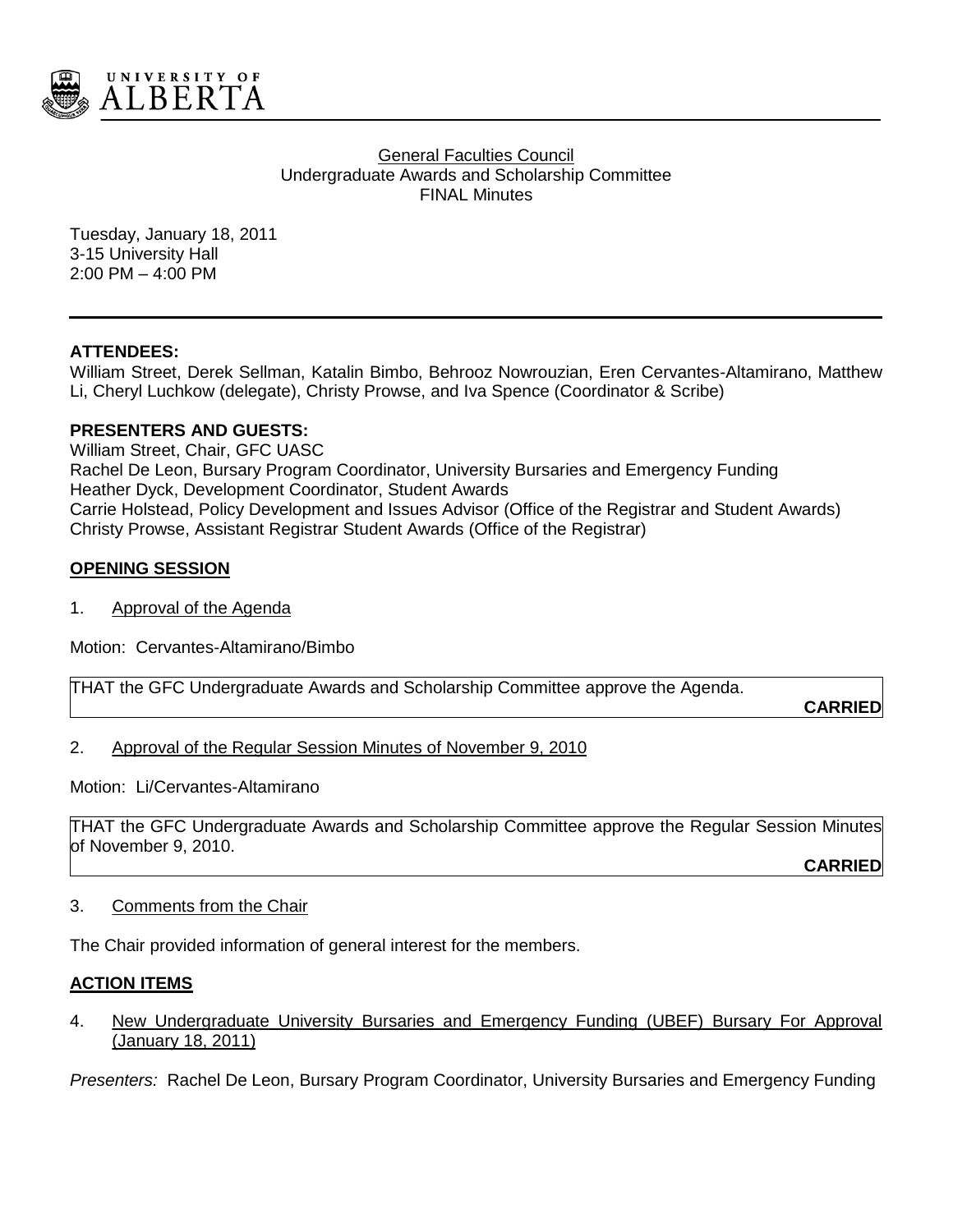*Purpose of the Proposal:* To approve new undergraduate bursaries*.*

New University Bursaries and Emergency Funding (UBEF) Bursaries for approval (January 18, 2011)

1. Chinese Student's Bursary

Motion**:** Bimbo/Cervantes-Altamirano

THAT the GFC Undergraduate Awards and Scholarship Committee approve, under delegated authority from General Faculties Council, a new undergraduate bursary, to be effective immediately.

**CARRIED**

#### 5. Amendments to Existing University Bursaries and Emergency Funding (UBEF) Bursaries for Approval (January 18, 2011)

*Presenters:* Rachel De Leon, Bursary Program Coordinator, University Bursaries and Emergency Funding

*Purpose of the Proposal:* To approve amendments to existing undergraduate bursaries.

Existing University Bursaries and Emergency Funding (UBEF) Bursaries for Approval (January 18, 2011)

- 1. Edmonton Rotary Club Foundation Bursaries
- 2. Dr. Y (Taro) Yoneda Family Bursary

Discussion: For the Dr. Y (Taro) Yoneda Family Bursary, the Committee questioned whether Aboriginal descent could be easily identified. Ms De Leon indicated that the Aboriginal Student Centre collects information on Aboriginal descent.

## Motion**:** Sellman/Behrooz

THAT the GFC Undergraduate Awards and Scholarship Committee approve, under delegated authority from General Faculties Council, amendments to undergraduate existing bursaries, to be effective immediately.

## **CARRIED**

## 6. New Undergraduate Student Awards and Scholarships For Approval (January 18, 2011)

*Presenter:* Heather Dyck, Development Coordinator

*Purpose of the Proposal:* To approve new undergraduate awards and scholarships.

New Undergraduate Awards and Scholarships for Approval (January 18, 2011)

- 1. Robert Cuthbertson Award in Geology
- 2. Delta Kappa Epsilon Scholarship for Community Excellence
- 3. Financial Executives International Medal in Accounting
- 4. Miller Thomson Entrance Leadership Scholarship
- 5. Sysmex Award in Medical Laboratory Science
- 6. Kern Partners Undergraduate Scholarship in Petroleum Engineering in Honour of Clayton Woitas
- 7. TAQA North Aboriginal Governance and Partnership Scholar Award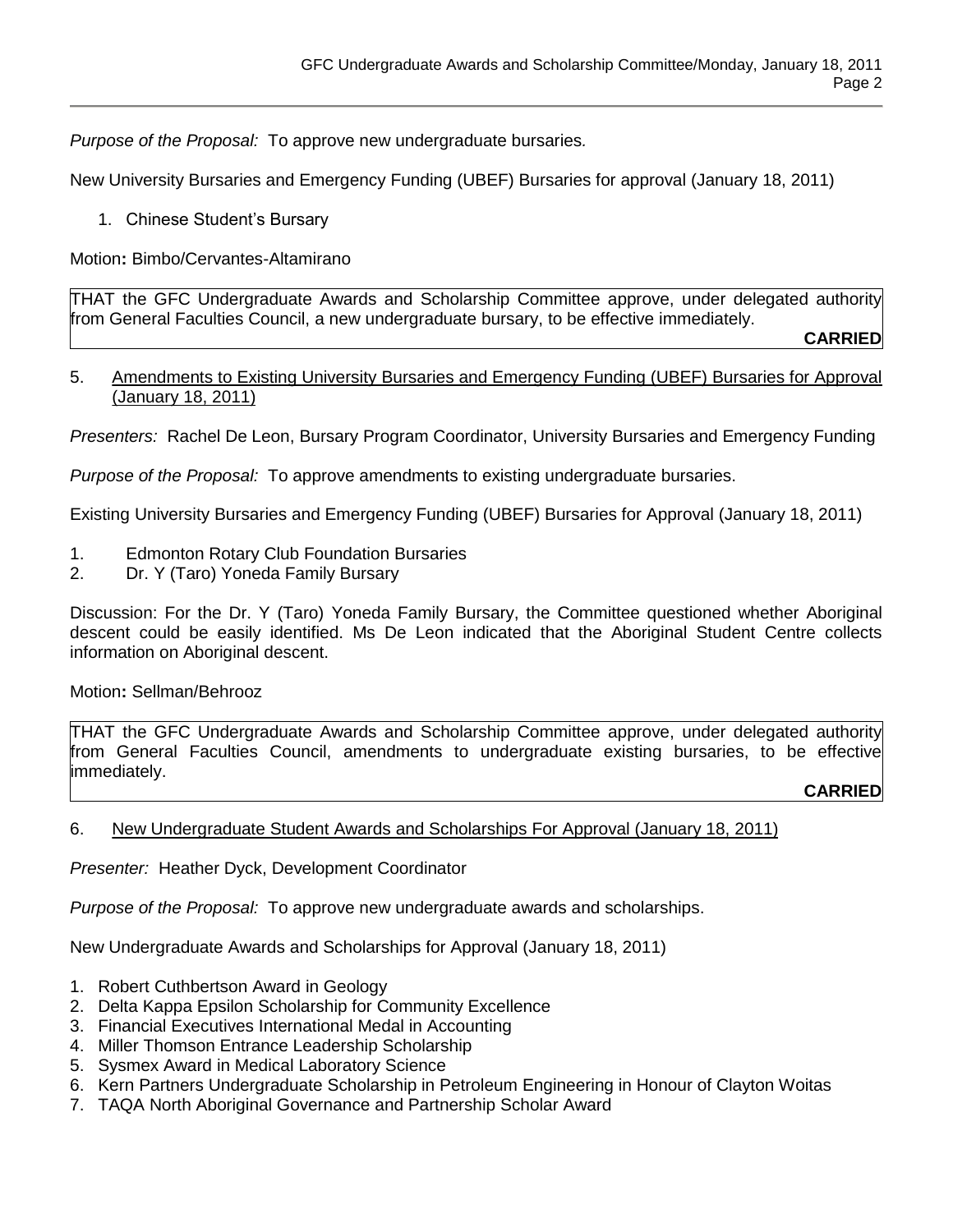- 8. Leonard Swanson Leadership Award in Engineering
- 9. University of Alberta Entrance Leadership Scholarship
- 10. Canada Safeway Scholarship
- 11. University of Alberta Global Citizenship Scholarship for IBD International Students
- 12. Bo Daviduk Golden Bears Volleyball Memorial Scholarship
- 13. Bo Daviduk Golden Bears Volleyball Memorial Award

Discussion: For the Robert Cuthbertson Award in Geology, the Committee questioned how the Department would determine the recipients of the awards. The Awards Office explained that undergraduate and graduate students would be compared within their own level, with one award going to an undergraduate student and one award going to graduate student.

Motion: Behrooz/Bimbo

THAT the GFC Undergraduate Awards and Scholarship Committee approve, under delegated authority from General Faculties Council new undergraduate awards and scholarships, to be effective immediately. **CARRIED**

#### 7. Amendments to Existing Undergraduate Student Awards and Scholarships for Approval (January 18, 2011)

*Presenter:* Heather Dyck, Development Coordinator

*Purpose of the Proposal:* To approve amendments to existing undergraduate awards and scholarships.

Existing Undergraduate Awards and Scholarships for Approval (January 18, 2011)

- 1. Financial Executives International Silver Medal in Finance
- 2. Ray Brooks Memorial Scholarship in Business
- 3. V Nelson Ayres Memorial Scholarship in Career and Technology Studies
- 4. Gordon Nicolson Memorial Scholarship in Career and Technology Studies
- 5. Walter Bayda Memorial Award
- 6. University of Alberta Maple Leaf School Scholarship
- 7. Kathlene Yetman Memorial Award
- 8. Chartered Accountants Scholarship in Business
- 9. Walter Nobbs FCA Scholarship in Business
- 10. Peter Kule CA Scholarship in Business
- 11. Lane Daley FCA Scholarship in Business
- 12. Chartered Accountants' Education Foundation Rick Cormier Memorial Award

Discussion: A number of editorial changes were made to the awards.

Motion: Bimbo/Cervantes-Altamirano

THAT the GFC Undergraduate Awards and Scholarship Committee approve, under delegated authority from General Faculties Council amendments to existing undergraduate awards and scholarships, as set forth in Attachment 2 and as amended, to be effective immediately.

**CARRIED**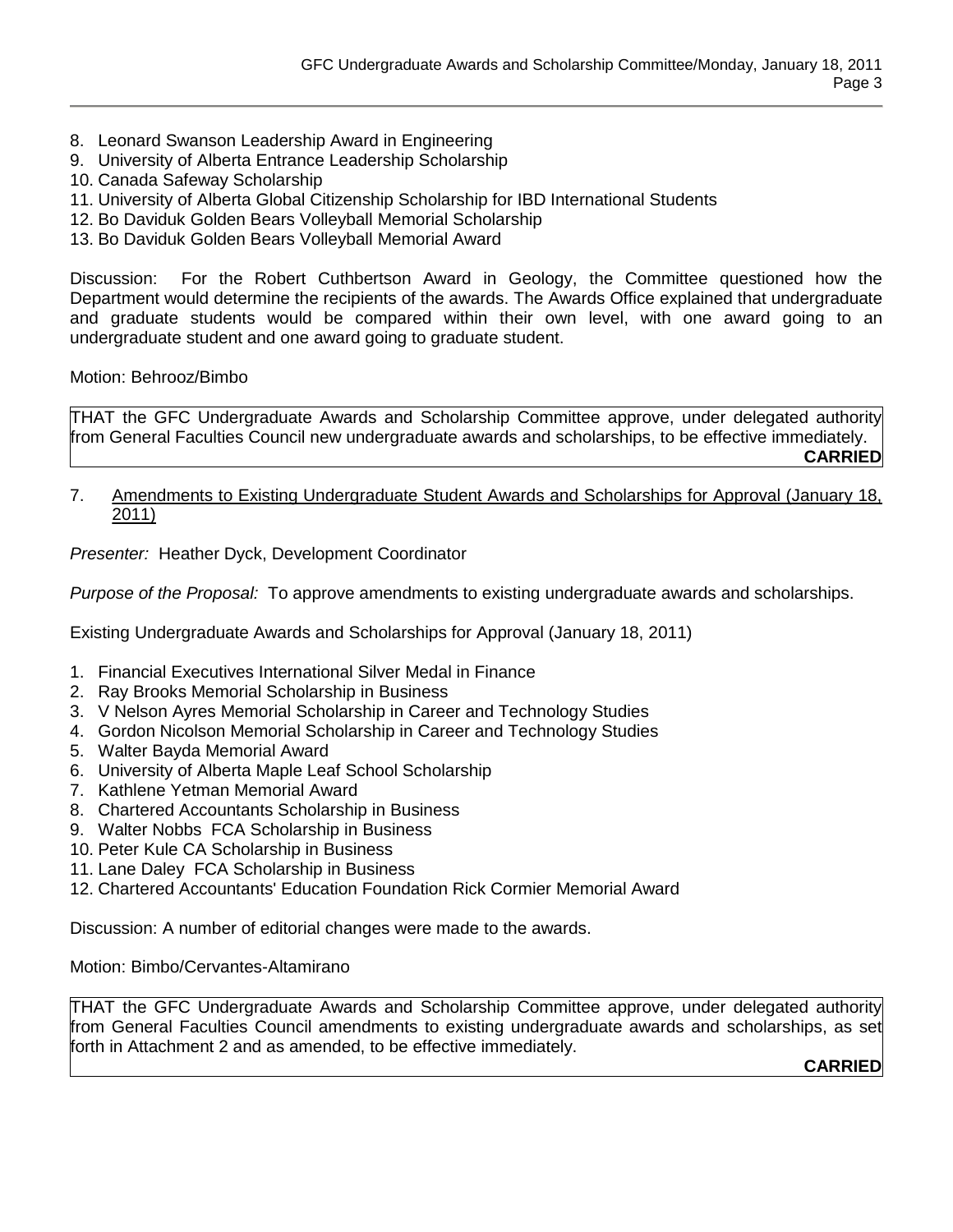## 8. Amendments to Existing Roger S Smith Research Awards (January 18, 2011)

*Presenter:* Heather Dyck, Development Coordinator

*Purpose of the Proposal:* To approve amendments to existing undergraduate awards and scholarships.

- 1. Roger S Smith Undergraduate Student Research Award in the Faculty of Arts
- 2. Roger S Smith Undergraduate Student Research Award in the Faculty of Native Studies
- 3. Roger S Smith Undergraduate Student Research Award in the Faculty of Education
- 4. Roger S Smith Undergraduate Student Research Award Augustana Faculty
- 5. Roger S Smith Undergraduate Student Research Award Campus Saint-Jean
- 6. Roger S Smith Undergraduate Student Research Award in the Faculty of Physical Education & Recreation
- 7. Roger S Smith Undergraduate Student Research Award in the Faculty of Law

Discussion: Members questioned why the number of hours a recipient would need to work on a summer research project varied by Faculty. The Awards Office explained that the number of hours worked by a student depended on a number of factors which were driven by Faculty specific criteria, such as scope of project, nature of research, and funding available.

Motion: Behrooz/Li

THAT the GFC Undergraduate Awards and Scholarship Committee approve, under delegated authority from General Faculties Council amendments to existing Roger S Smith Research Awards, as set forth in Attachment 2 and as amended, to be effective immediately.

# **CARRIED**

## 9. University of Alberta Policies and Procedures Online (UAPPOL) Awards and Bursaries for Students Policy and Procedures

*Presenters:* Christy Prowse, Assistant Registrar Student Awards (Office of the Registrar); Carrie Holstead, Policy Development and Issues Advisor (Office of the Registrar and Student Awards)

*Purpose of the Proposal:* To recommend the proposed Awards and Bursaries for Students Policy and its related procedures to the GFC Executive Committee for inclusion in UAPPOL and to recommend the concurrent rescission of GFC Policy Manual Section 21 (Awards).

Discussion: The proposer explained that a wording change was made to clarify existing GFC Policy. Specifically in the document titled *Creation of New Awards and Bursaries for Undergraduate Students Procedure,* point 5 *Restrictions on Recipient Selection* was reworded to make it clear that a donor or their agent could not be part of any selection committee or process responsible for selection of recipients for which they are the donor.

## Motion: Sellman/Bimbo

THAT the GFC Undergraduate Awards and Scholarships Committee recommend to the GFC Executive Committee: (a) the proposed Awards and Bursaries for Students Policy (as set forth in Attachment 1); Creation of New Awards and Bursaries for Undergraduate Students Procedure (as set forth in Attachment 2); Awards for Undergraduate Students Procedure (as set forth in Attachment 3); Bursaries for Undergraduate Students Procedure (as set forth in Attachment 4); and University Medal Requirements